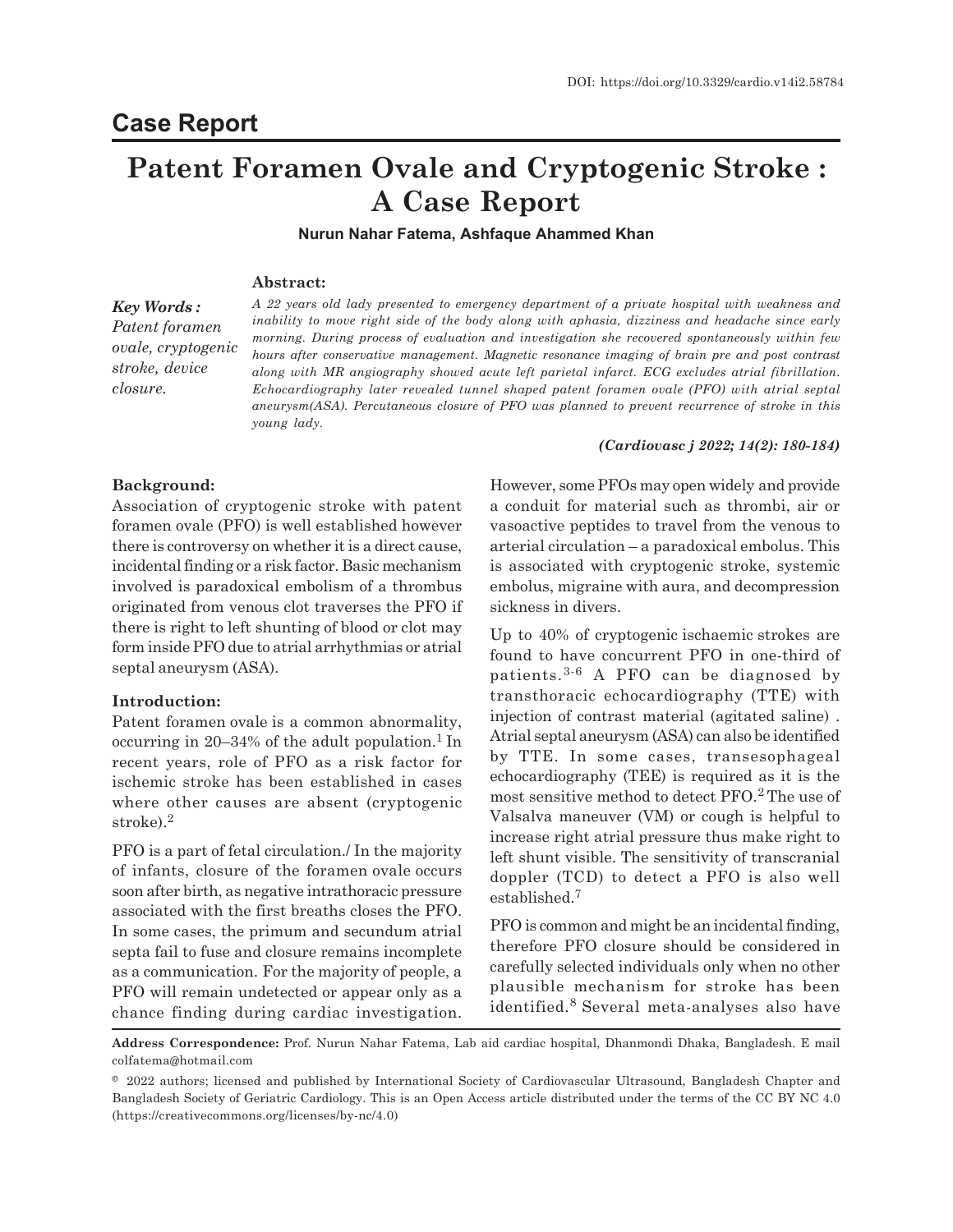confirmed that PFO closure reduces the risk of ischaemic stroke in patients with cryptogenic stroke and PFO.<sup>9-11</sup>

## **Case History:**

X, A young lady of 23 years who got married on 27 August 2021 developed dizziness, headache followed by weakness and inability to move right side of the body for several hours in the very next morning of her conjugal life after orgasm. She was unable to talk for couple of hours also. Then she was taken to a hospital and was under conservative treatment and finally she recovered spontaneously after couple of hours. The young lady was evaluated thoroughly by neurologist. Her physical examination revealed no



abnormality in any parameters and neurological examination was normal. Among investigations, her CBC, liver function test, renal function test, Prothrombin time, APTT and Electrolytes were found normal.

Twenty-four hours Holter ECG monitoring did not show paroxysmal atrial fibrillation. Serum C reactive protein <2 mg/L, serum thyroidstimulating hormone 1.25 mU/L, plasma glucose 5.2 mmol/L, plasma homocysteine 10.1 µmol/L, Lipid profile was normal, anticardiolipin screen negative for IgG, IgM & IgA, antinuclear antibody negative, total creatine kinase 75 U/L, lupus anticoagulant negative, antithrombin III activity normal, protein C activity normal,

Chest X-ray revealed normal findings except right sided rudimentary cervical ribs. ECG findings were normal. Echocardiography revealed a 04 mm tunnel shaped Patent Foramen Ovale (PFO), left to right shunting, restrictive with aneurysmal tissue in the middle of IAS. There was no other left to right shunt lesion, intracardiac mass or vegetation. Her cardiac chamber dimensions and wall motion were normal. She had good biventricular function. There was a Corticosubcortical T2-FLAIR hyperintense area with restricted diffusion in left parietal region along with no abnormal contrast enhancement on post gadolinium imaging of MRI of the brain indicating small acute left parietal infarct. Her MR angiography of the brain was normal. So, the PFO was considered the culprit for her cryptogenic stroke and decision was taken for transcatheter closure of the PFO. For that she got admitted on Fig.-1: Patient X after device closure of PFO. 14 September 2021 at Combined Military Hospital



**Fig.-2:** *ECG of patient showing no atrial fibrillation.*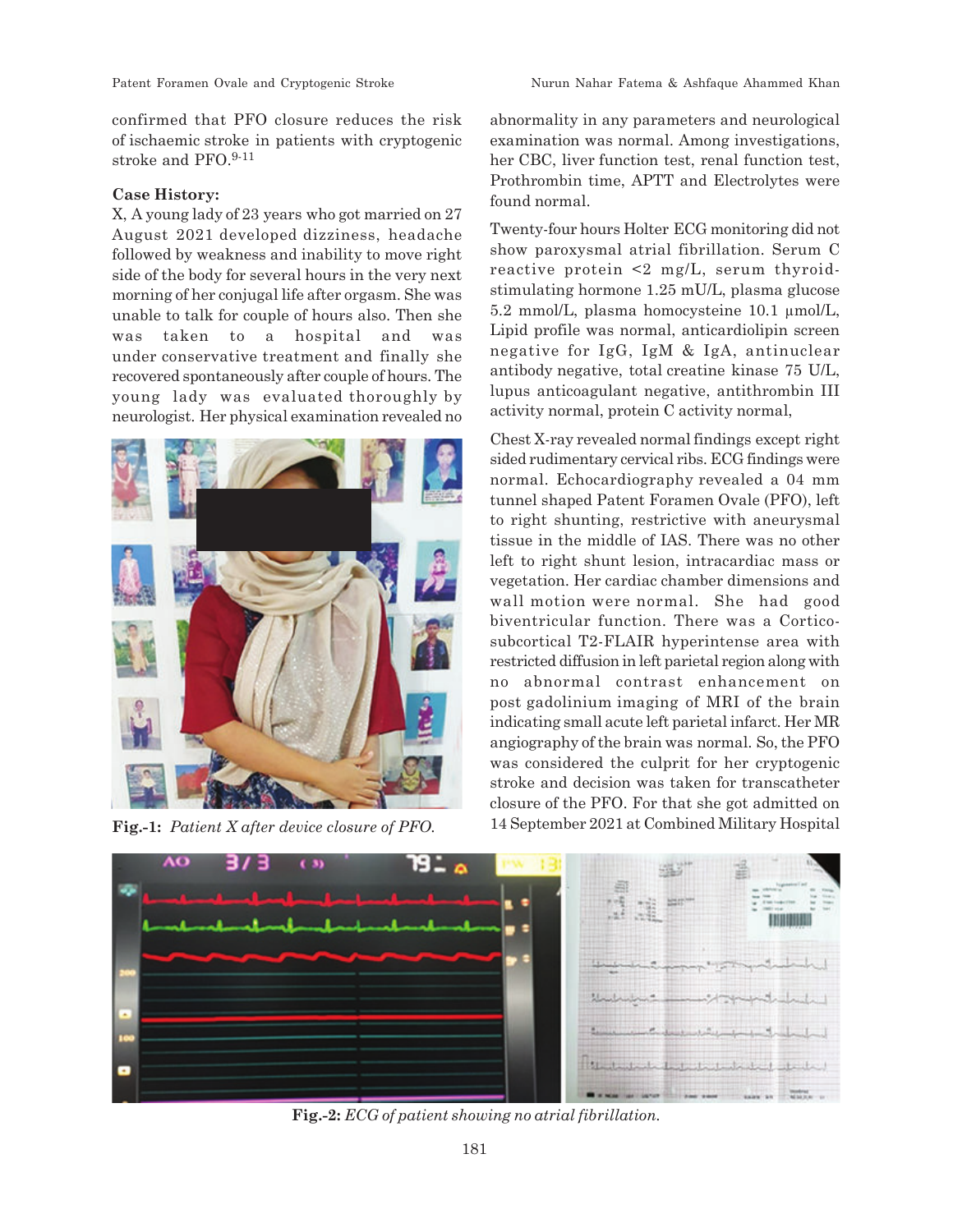Cardiovascular Journal Volume 14, No. 2, 2022



**Fig.-3:** *Echocardiography showing PFO flow of patient X.*



**Fig.-4:** *MRI showed left parietal infarct.*



**Fig.-5:** *Fluoroscopy showing PFO device in position*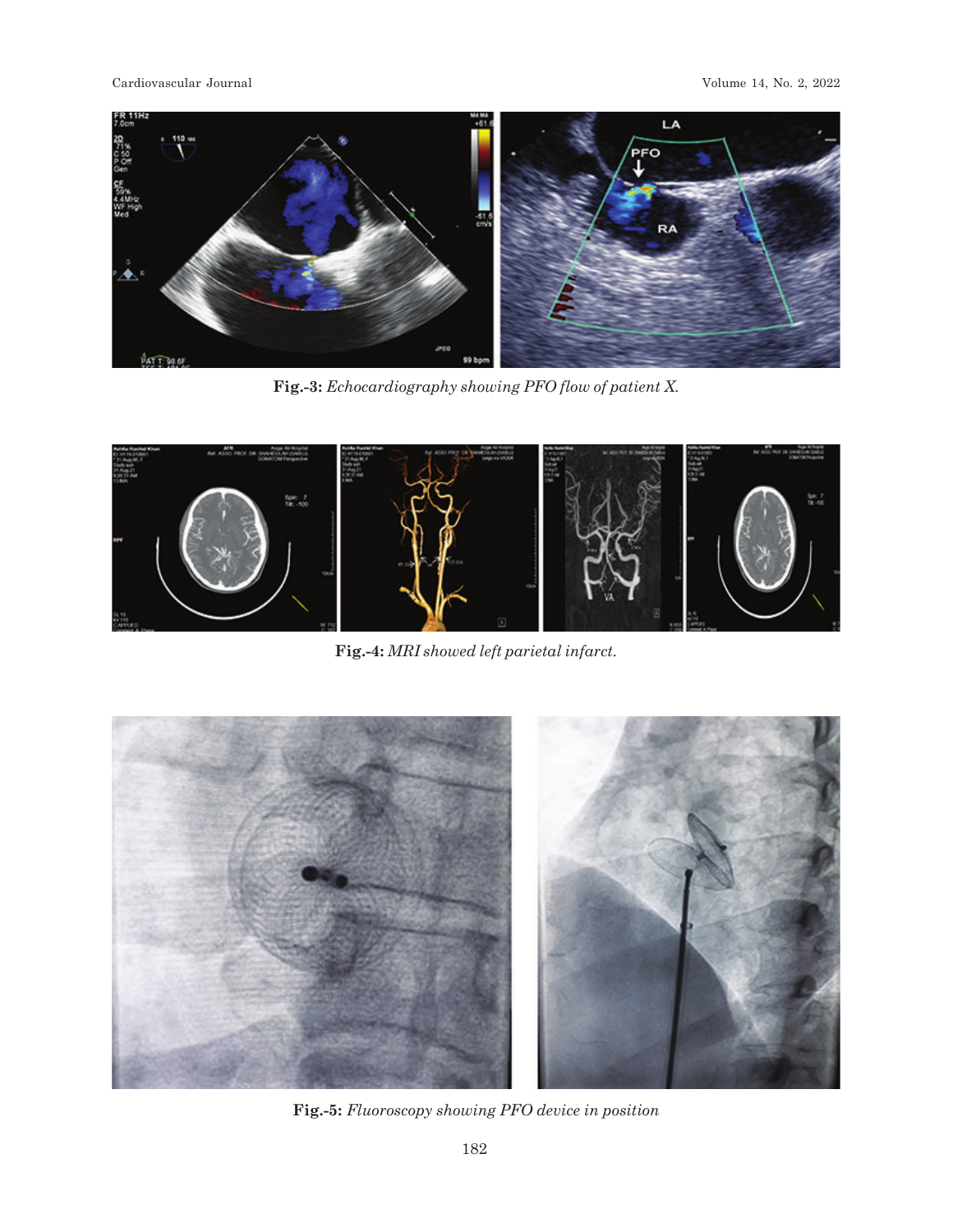Dhaka and her PFO was closed with a 30 mm Cera™ PFO Occluder on 15 September 2021. She was then discharged on next day with advice to continue aspirin and clopidogrel.

## **Procedure:**

After venous access a 6 Fr venous sheath was introduced over guide wire. PFO was crossed with the help of 0.035 X 260 cm Terumo ® wire and 6 Fr GL catheter. Terumo wire was forwarded to let upper pulmonary vein (LUPV) and GL catheter followed up to LUPV. The Terumo wire exchanged with 0.035 X 260 cm super stiff exchange wire which was forwarded through the GL Catheter. The catheter was withdrawn. Patient was heparinized. A 10 Fr ASD delivery system was forwarded over the super stiff exchange wire. The exchange wire was taken out along with the dilator of the delivery system. Then an 18 X 25 mm Cera ™ PFO occluder from Lifetech scientific, Schenzen loaded in to the delivery system forwarded through the ASD sheath and LA disc was released within the LA. The whole delivery system was pulled up to IAS but during tug test, the device dislodged to RA. After that a 30 mm Cera™ PFO occluder was deployed in the PFO under fluoroscopy guidance. After confirming the position of the device by TTE and fluoroscopy, the PFO occluder was released from delivery cable. Immediately after the device release, the patient developed transient atrial ectopics which was resolved spontaneously and ECG became normal. The patient was hemodynamically stable throughout the procedure. The patient received two doses of heparin, 50 unit/kg four hours apart. She was discharged next day with oral aspirin and clopidogrel with the advice to remain under follow up by both cardiologist and neurologist at 1,3,12,18,24 month of procedure and yearly thereafter.

## **Discussion:**

Many recent data indicate that closure of PFO reduces the risk of recurrent stroke in carefully selected cases of cryptogenic stroke.12 Benefit of closure is more in cases associated with large right to left shunt and ASA.

Approximately one third of ischemic stroke in USA are cryptogenic. In 1988, Lichat et al reported the correlation of PFO and stroke as he found 60 cases age less than 55 years had PFO in TEE who had otherwise normal cardiac examination. Report since then showed prevalence of PFO in 30% to 40% cases of cryptogenic stroke.<sup>13</sup>

Surgical closure has been replaced by percutaneous closure with various devices as it is less hazardous. Food and drug administration (FDA) approves the procedure in cases where recurrence is common in spite of adequate anticoagulation.<sup>14</sup> Several trials are going on till today on transvenous closure.15 Clinical introduction of Amplatzer PFO occlude (APO) (Abbott structural. Santa Clara, CA) with two opposing disc and thin waist make the closure convenient by sealing PFO.16 Other devices are also coming up with superior designs. In our centre, we are using Occlutech, Sweden and Lifetech, Shenzen Cera <sup>TM</sup> PFO occlude since 2012.

In our patient we used Cera TM PFO occluder from Lifetech. In our case, stroke was related to orgasm. A study reported on four women found PFO and no other obvious causes of their stroke after orgasm and paradoxical embolism was considered as cause.17 If PFO predispose stroke in such cases, they do so by allowing venous clot to enter into arterial circulation by paradoxical embolism when pressure of right side of heart is increased like with Valsalva maneuver. These persons are prone to venous thrombosis. Some of these cases has thrombophilia.<sup>18</sup>

So cryptogenic stroke cases need thorough work up by Neurologist, Cardiologist, Hematologist, Radiologist and multidisciplinary approach of management should be followed to decide management. Lifelong need for anticoagulation should be considered in some cases.

## **Conclusion:**

The decision to close PFO with device can be considered for the prevention of recurrent cryptogenic stroke in younger patients aged d"60 years after a thorough evaluation and discussion of pros and cons including benefits and potential risks (including but not limited to atrial fibrillation) of the procedure. The annual risk of stroke from PFO is relatively less than other mechanism, but cumulative risk in young individual who had prior stroke is substantial and benefit of closure has great impact. Thorough work up is indicated to exclude other causes of stroke as PFO is a common finding in one fourth of adult population.